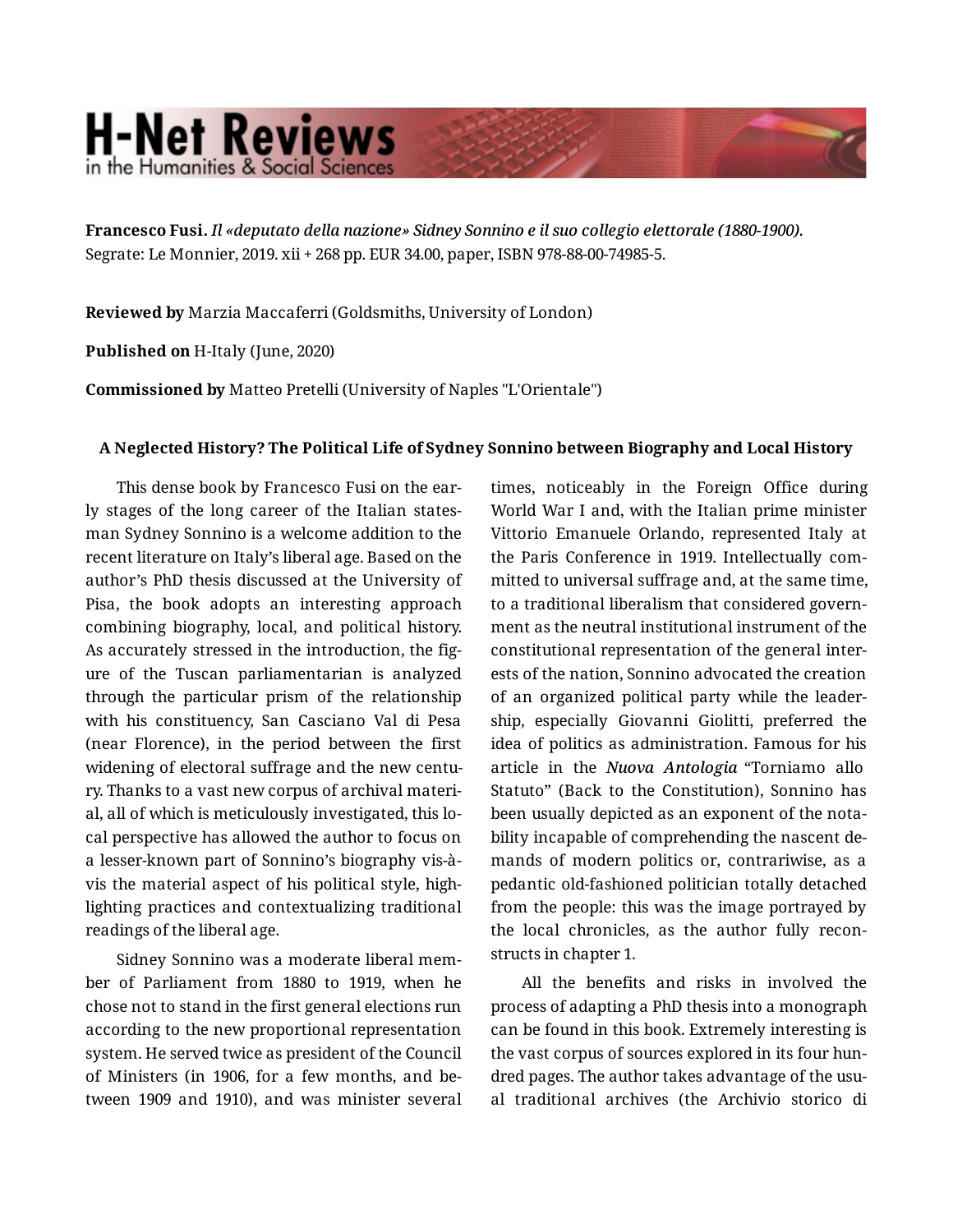Firenze as well as the Archivio Centrale dello Sta‐ to) but, most importantly, he interweaves his anal‐ ysis with a list of less-studied sources, among which the private papers of Sydney Sonnino stand out, especially the electoral correspondence, and the papers of two of his less famous colleagues: Piero Guicciardini and Ippolito Nicolini. This origi‐ nal and comprehensive reconstruction has been developed in four extensive chapters that retrace chronologically the first steps taken by the Tuscan parliamentarian and his process of adaptation to the change in the electoral laws (from a singlemember to a multi-member constituency in 1882, and back again to a simple plurality vote in 1891). This trajectory intercepts all of the major events, from the institutionalization of the Sinistra Storica (reformist liberals) to Crispi's sharp political ad‐ venture, and touches the emerging forces of the modernization of Italian politics: the appearance of mass politics, the social question, and the Left. The book ends, "arbitrarily," as the author admits (p. 10), in 1900, leaving undisclosed what might yet have been a stimulating comparison. From this perspective, I will make a comment that, however, does not intend to undermine the value of this re‐ search: the broad reconstruction of the socioeco‐ nomic situation and of the historical powers-thatbe in the territories of Sonnino's constituency be‐ fore his time presented in chapters 1 and 2, al‐ though empirically significant, might appear heuristically unfruitful. The author himself recognizes this discrepancy (p. 319).

The Sonnino we discover at the end of the book is a more complex and multifaceted politi‐ cian as compared with the picture portrayed by the mainstream historiography, holding an articu‐ lated relationship with his electorate, albeit diffi‐ cult and unpleasant.[1] A series of comments in which the Tuscan parliamentarian stated his dis‐ like for having to attend "popular" events like pub‐ lic fairs or exhibitions, charity events, even politi‐ cal rallies, provides for entertaining reading.

On the one hand, the author has had to decon‐ struct and handle two mainstream narratives: the stereotypical reconstruction of Italy's politics as mere corruption and *transformismo* (the institu‐ tional practice of a "flexible" centrist government coalition which isolated the extremes), and, sec‐ ondly, the neglected legacy of Sonnino himself, usually idealized as a morally intransigent and in‐ flexible man of integrity. These two aspects, as Fusi clearly shows, clashed and the beginnings of Son‐ nino's political career were not so antithetical to the mainstream customs of the other exponents of the so-called *destra storica* (liberal moderates). On the other hand, even though the author presents his research as a case study of a more national-his‐ torical development, the local dimension of the historical reconstruction is still preponderant, as a discursive process as well as a contextual specifici‐ ty, as a cultural factor as well as an empirical ele‐ ment. Nevertheless, the tension between Sonnino's two political personas—the national parliamen‐ tarian and the local notable—described here con‐ fers a more general significance to the research.

## Note

[1]. See especially F. Cammarano, "Sydney Sonnino. Un liberale tra riforme sociali e crisi del 'parlamentarismo,'" *Contemporanea* 5, no. 3 (2002): 597-600. For a more comprehensive analy‐ sis, see P. Carlucci, *Il giovane Sonnino fra politica e culture: 1847-1886* (Rome: Archivio Guido Izzo, 2002); and P. L. Ballini, ed., *Sonnino e il suo tempo (1914-1922*) (Soveria Mannelli: Rubbettino, 2011).